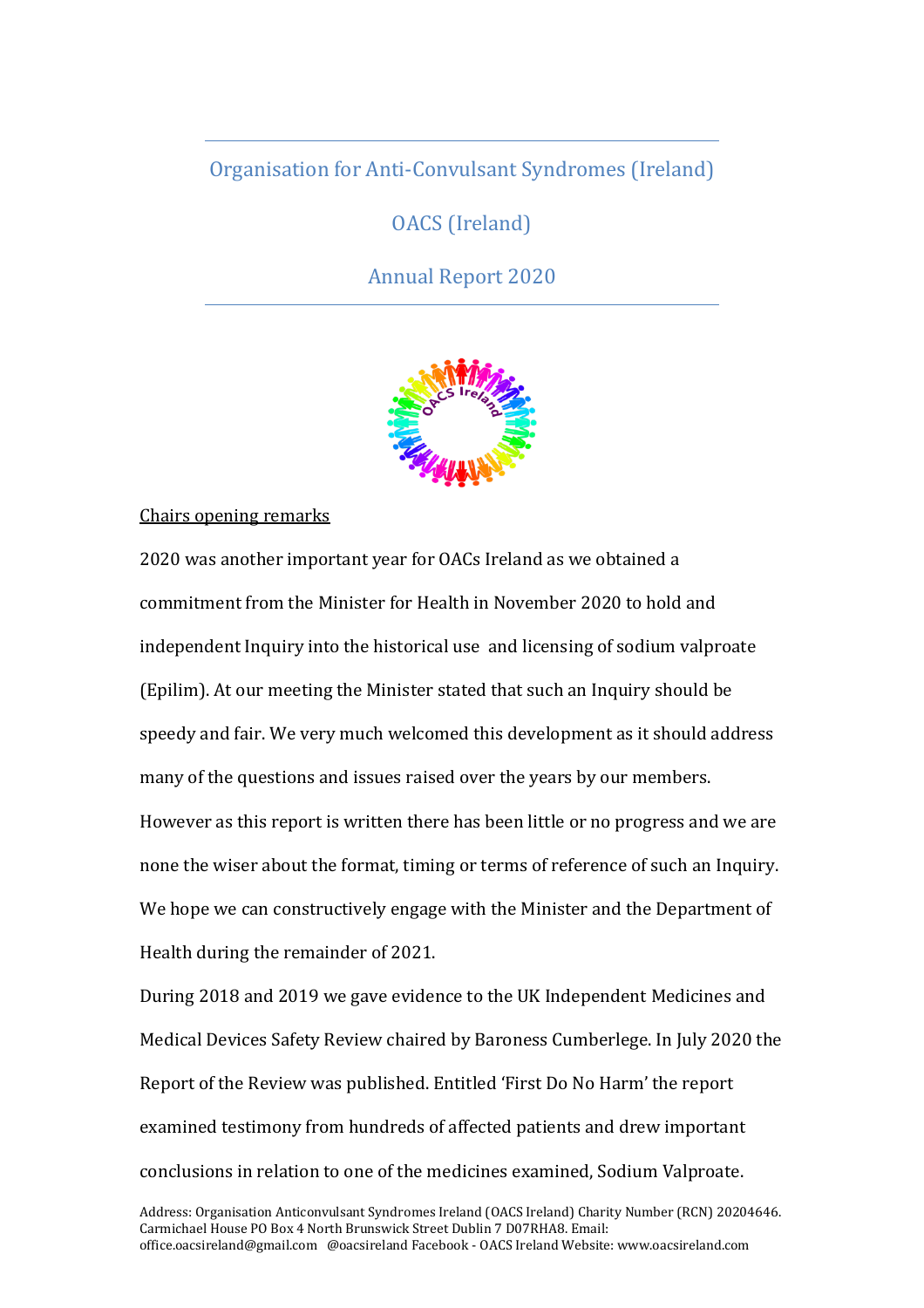Many of the conclusions and recommendations are likely to apply to the Irish context.

We continued our positive engagement with the Health Service Executive (HSE) through the office of the Chief Clinical Officer, Dr Colm Henry. Our engagement has been primarily about ensuring proper diagnoses of Foetal Valproate Syndrome/ Foetal Valproate Spectrum Disorder and the necessary health and social care services required by our members. Much progress has been made and members are beginning to receive proper diagnoses of Foetal Valproate Syndrome and as a result the HSE is prioritising services required by our members.

I wish to thank the members of the OACS Executive for their work during this year. Covid 19 set us all difficulties which had to be overcome, not least in our communications. I also want to especially thank Peter Murphy and Patrick Mc Geoghegan from Epilepsy Ireland for their unwavering support as partners in achieving improved services for those affected by sodium valproate use and seeking assurances from the Minister for Health regarding an independent Inquiry.

## Our Organisation

Due to the Covid pandemic all of our meetings, except the January 2020 Executive Committee, were held on line by Zoom. 7 meetings of the Executive Committee were held and the Annual General Meeting (postponed twice due to Covid) took place on 22 September 2020. A Business plan for 2020 was approved and our website and Twitter presence expanded. One member of the Executive took overall responsibility for social media. We have 934 followers on Twitter and 130 members on our private Facebook page.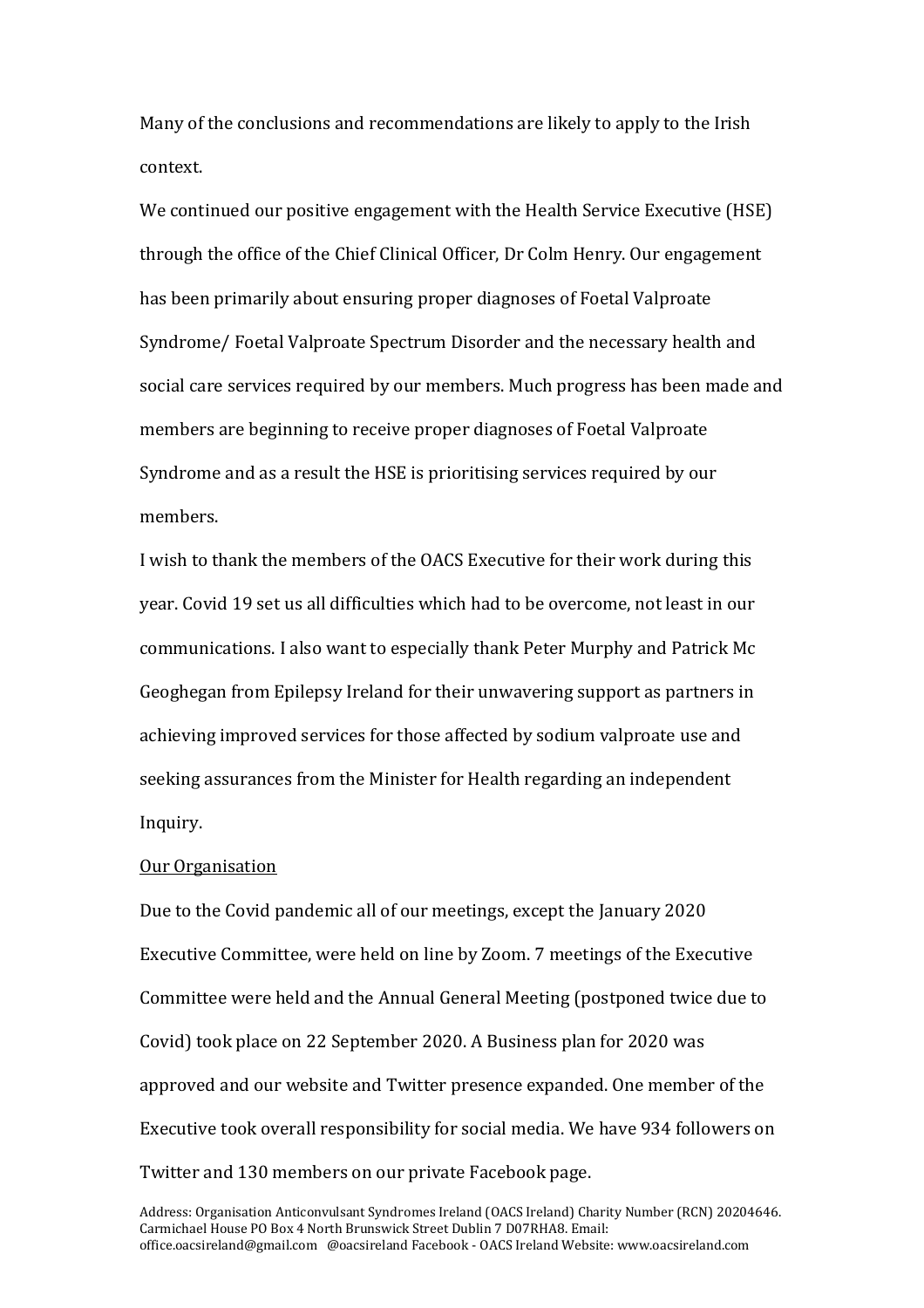We have continued to grow our members and by the end of 2020 had 131 members. However, some families prefer to be contact by email. We have consistently briefed members of the media in relation to our progress with seeking an Inquiry and improved services and some of our members have broadcast on national and local radio about the effects and implications for their families of using sodium valproate in pregnancy.

OACS has limited funds through gathering members subscriptions and private donations. However, we have valued the support of the Hospitals Saturday Fund in granting us funding to enable us to continue our work. Without this financial support we would not have been able to engage in the work we have done to date. We were also successful in being grant aided in late 2020 by the Community Foundation for Ireland to purchase necessary IT equipment to enable us to be more effective in our administration and communications. We will continue to seek appropriate funding for the work of OACS.

OACS is now a registered charity with the Charities Regulator and is aware of its responsibilities to maintain proper governance. One member of the Executive takes responsibility for issues and communications with the Regulator. Similarly, one Executive Committee member has responsibility for advising on matters relating to General Data Protection Regulations (GDPR) and has undergone training in this regard. OACS Ireland is aware of the importance of data protection and the potential reputational damage of breaches of GDPR.

## Voluntary sector partners

During 2020 OACS continued to build on a solid relationship with our colleagues in Epilepsy Ireland. Members of the OACS Executive have met with Epilepsy Ireland to ensure that the historical use and licensing of sodium valproate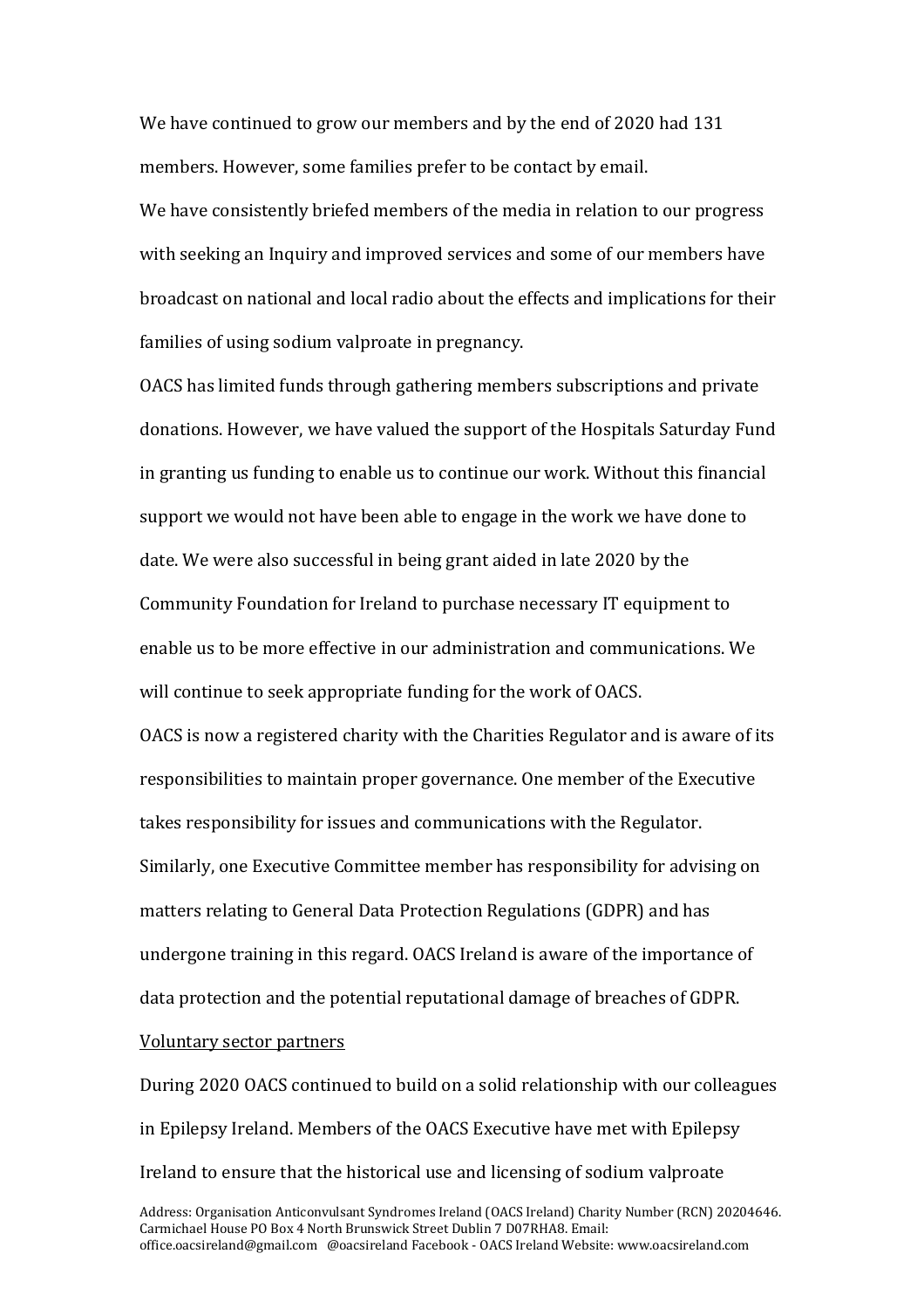remains at the forefront of our work towards an independent Inquiry. Together with Epilepsy Ireland we extended our work through local and national media including social media formats such as Facebook and Twitter. We sought the assistance of public representatives, journalists and of course our own members and their families. One of our members had an article printed in her local newspaper. Epilepsy Ireland have assisted us with media communications for which we are extremely grateful.

With the publication in the UK of the IMMDS Review 'First Do No Harm' both charities watched the outcome with interest and acted immediately by writing to the Minister for Health seeking a meeting. We were granted a meeting in November 2020 at which the Minister announced an Inquiry into the historical use and licensing of sodium valproate (Epilim) in Ireland. We were requested by the Department of Health in December 2020 to submit draft terms of reference and we worked with Epilepsy Ireland on a set of core principles which were submitted in January 2021. The Minister for Health stated he favoured a speedy and fair inquiry. Little has happened since then and we continue to press him and his department for a commencement date for the Inquiry.

#### Statutory sector partners

Our two main statutory sector partners in 2020 were the Health Service Executive (HSE) and the Health Products Regulatory Authority(HPRA). We held a number of meetings with the HSE by videoconference to address the service issues encountered by our members. The HSE had funding approved for an additional consultant geneticist in Crumlin Children's Hospital to carry out assessments for FVS/FVSD. Unfortunately, the post could not be filled which was a frustration for all concerned. A temporary arrangement with an existing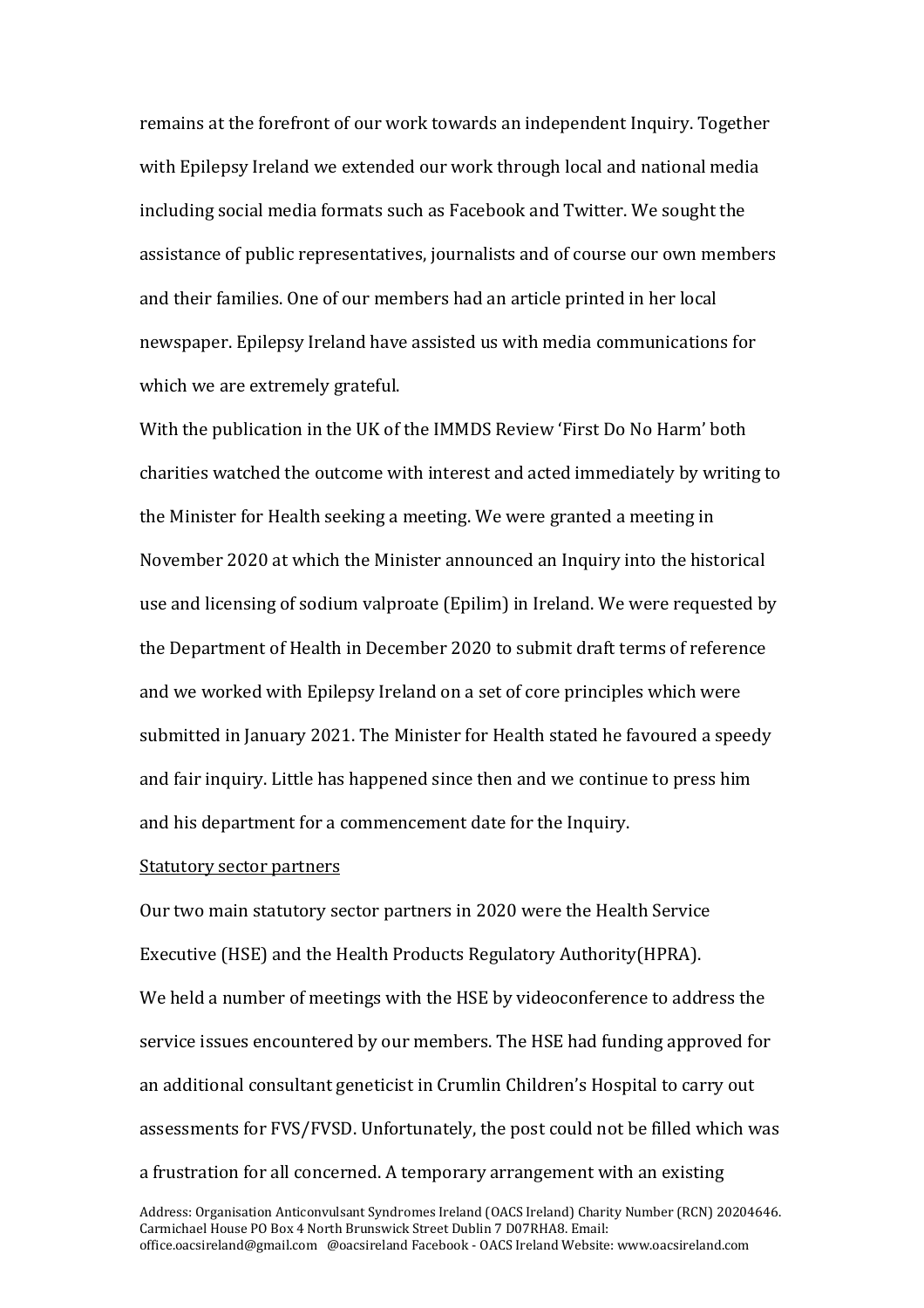geneticist was put in place but this proved unsatisfactory for many families who felt that insufficient time had been given to understand their situation. A consultant geneticist was recruited from the UK to provide sessional work during early 2021 in order to clear the backlog of those seeking clinical assessments and second opinions and this will be completed in the coming months. The report of the HSE Valproate Community Services Group was finalised and this provided the beginning of a planned service response and pathway for families with a diagnosis of FVS/FVSD. We continued to press for appropriate access to services for our members. However some of the issues raised by our members e.g. lifelong medical card, are outside of the HSE's remit and require a government policy decision. We continue to raise these issues with the Minister for Health.

OACS Ireland continued its engagment with the HPRA and in particular our concerns in relation to the 3rd generation of those being affected by Epilim. The HPRA has indicated that they fully appreciate the concerns of our members in relation to this important topic and have informed us that there is ongoing monitoring of this issue at European Union level via the European Medicines Agency safety committee. Further investigation and studies are required and the HPRA have committed to keeping OACS Ireland informed of the results of any further activity in this area.

Work with Public Representatives

Following the report of the Oireachtas Joint Committee on Health, entitled 'Report on Foetal Anti-Convulsant Syndrome' in 2018 OACS Ireland has continued to inform public representatives of the implementation of the recommendations from a user perspective. We have had supportive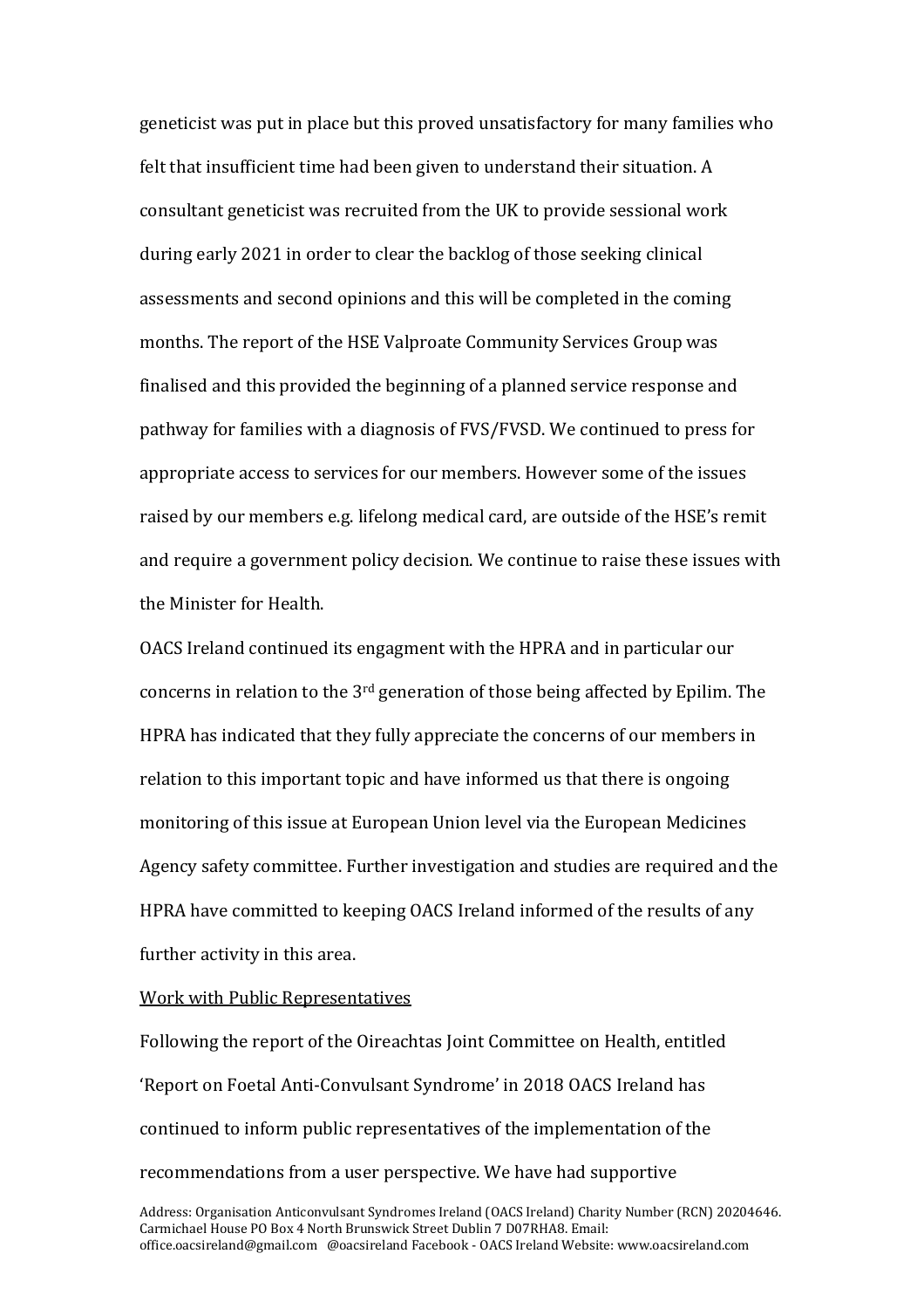engagements with many public representatives. Prior to the Covid pandemic we met with representatives and have received support in relation to our requests to both the HSE and Department of Health.

### International partners

OACS Ireland continues to work with our UK and French patient organisations representing families affected by sodium valproate use. The publication of 'First Do No Harm' the report of the IMMDS review in July 2020 was a considerable step forward in raising the issues around sodium valproate with the UK government and the three national assemblies. 'First Do No Harm' made a number of recommendations regarding sodium valproate, including

- The Government to issue a fulsome apology to the families affected
- The appointment of a Patient Safety Commissioner
- Establishment of a Redress Agency to compensate those families affected
- Set up a scheme to meet the cost of care and support for families affected
- Set up a national database of those families affected

In Scotland the Secretary for Health indicated that they will implement all of the recommendations that it has the power to implement. They also indicated that they will add their voice to others in seeking to persuade the UK government and other devolved governments to also implement the recommendations.

In Wales the Health Minister apologised for the harm caused to women in Wales for a "system wide failure of the healthcare services".

In France on the month November 2020, it was report that the National Medicines Safety Agency (ANSM) has just been indicted for "injuries and involuntary manslaughter by negligence" following the marketing of Dépakine.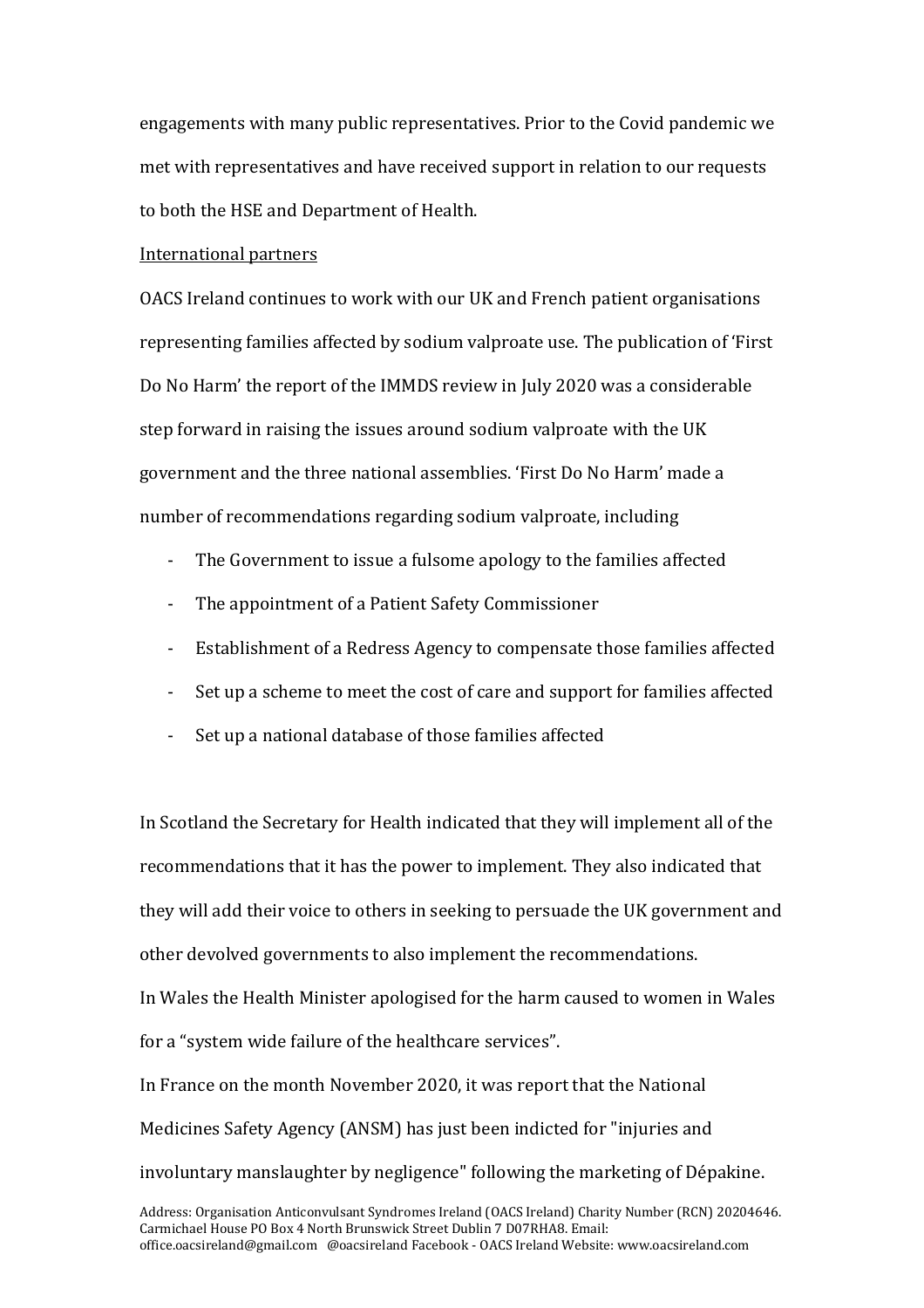For families, it is a step forward, while their life rhymes with guilt. The National Agency for the Safety of Medicines and Health Products (ANSM) announced, Monday, November 9, to have been indicted for "injuries and involuntary manslaughter by negligence", in the context of the marketing of Depakine, an antiepileptic. This product, prescribed to pregnant women, could cause malformations on the foetus. The molecule is marketed by the Sanofi laboratory, itself indicted last August. Dépakine is marketed in Ireland as Epilim.

#### Finance

OACS Ireland continues to receive subscriptions from its members and from generous individual donations. Our main source of funding in 2020 came from the Hospitals Saturday Fund. We also applied for, and were successful in receiving, a grant from the Community Fund in December 2020 to purchase necessary IT equipment. We are grateful to all our donors for their generosity and support.

At the beginning of 2020 our opening balance in our bank account was 5103.63 euro.

At the end of 2020 our closing balance was 4119.25 euro although all of the allocation from the Community Fund remained unspent and will roll over into 2021.

Although use of our funding was restricted due to the inability to organise face to face meetings the organsiation still had ongoing costs such as insurance, training, stationery and printing, and website updates.